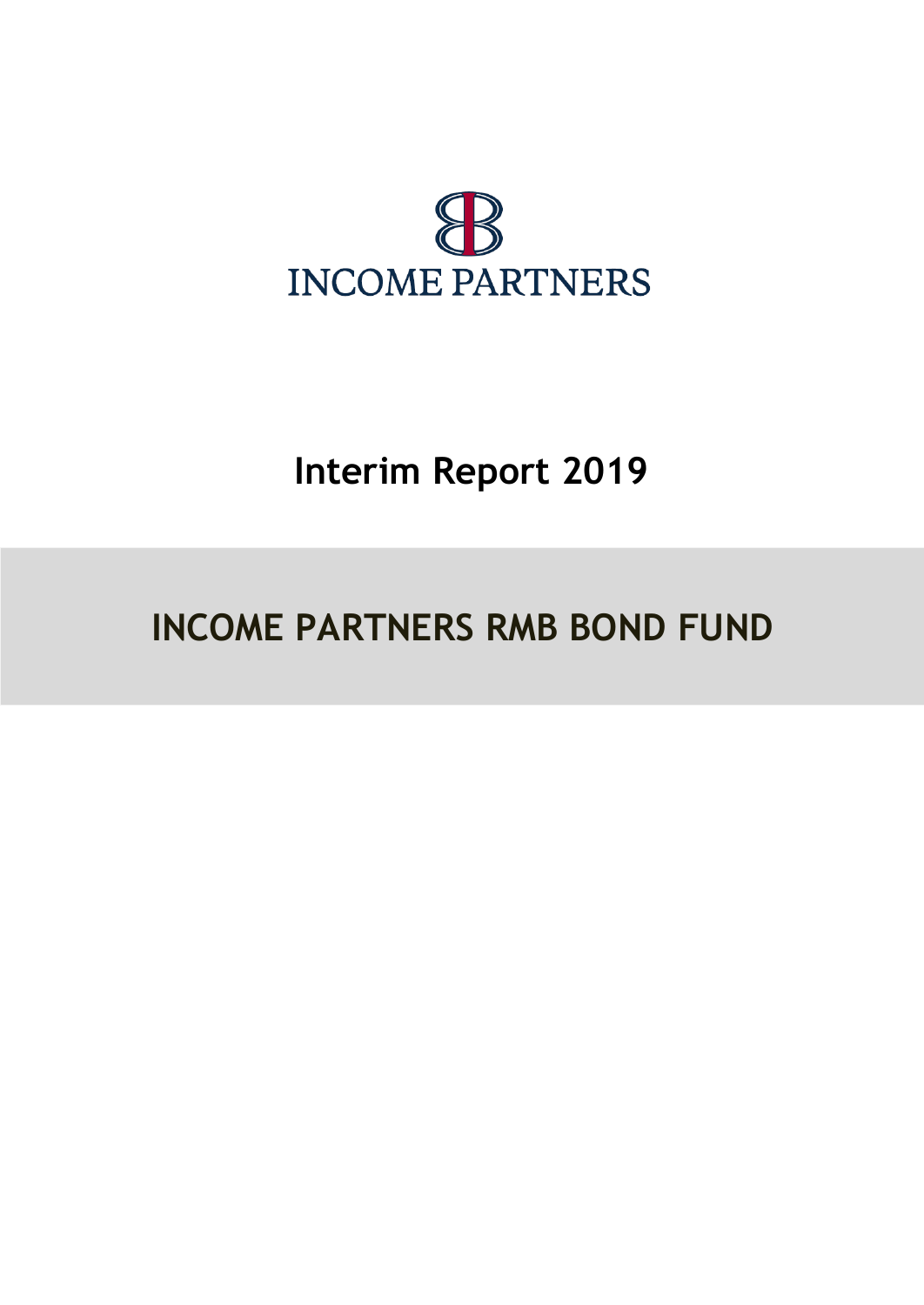(A sub–fund of Income Partners Investment Fund) (Established as an umbrella fund under the laws of Hong Kong)

# **SEMI-ANNUAL FINANCIAL STATEMENTS (UNAUDITED)**

**FOR THE SIX MONTHS ENDED 30 JUNE 2019**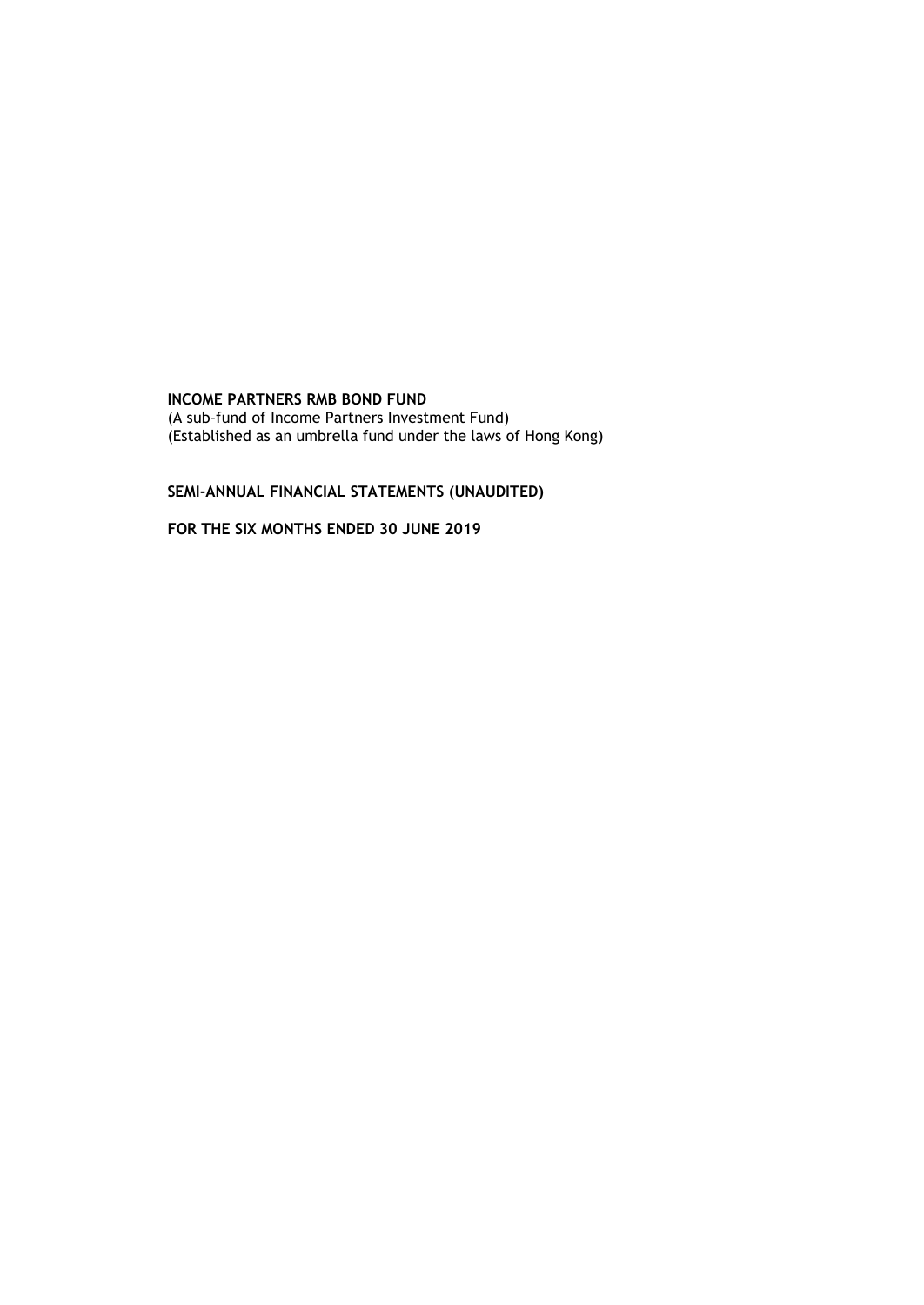(A sub–fund of Income Partners Investment Fund) (Established as an umbrella fund under the laws of Hong Kong)

# **TABLE OF CONTENTS**

| STATEMENT OF MOVEMENTS IN PORTFOLIO HOLDINGS (UNAUDITED)  12 |  |
|--------------------------------------------------------------|--|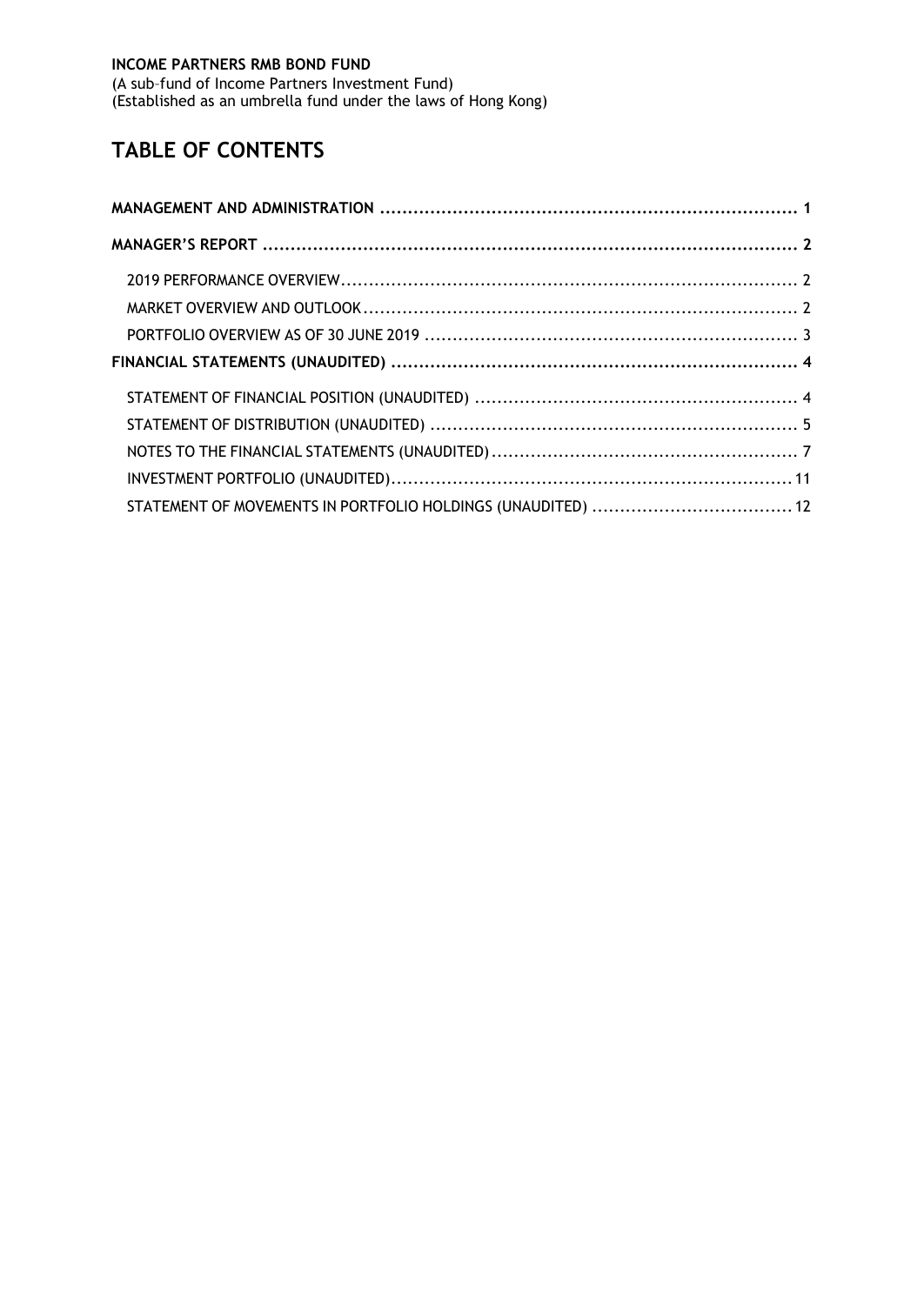(A sub–fund of Income Partners Investment Fund) (Established as an umbrella fund under the laws of Hong Kong)

# <span id="page-3-0"></span>**MANAGEMENT AND ADMINISTRATION**

Income Partners Asset Management (HK) Limited Emil Nguy Suite 3311-3313 Francis Tjia Two International Finance Centre Nan Peng Shen 8 Finance Street Fai Hung Ma Central Hong Kong

#### **MANAGER AND RQFII HOLDER DIRECTORS OF THE MANAGER**

Cititrust Limited Citibank, N.A. Three Garden Road Central Central Hong Kong Hong Kong

#### **REGISTRAR AND PROCESSING AGENT RQFII CUSTODIAN**

Citi Tower, One Bay East<br>83 Hoi Bun Road Kwun Tong, Kowloon Beijing Hong Kong China

#### **SOLICITORS TO THE MANAGER AUDITORS**

Akin Gump Strauss Hauer & Feld Ernst & Young<br>
Units 1801-08 & 10<br>
22nd Floor Units 1801-08 & 10 22nd Floor 18th Floor Gloucester Tower<br>The Landmark 15 Oueen's Road Central Central Hong Kong Hong Kong

#### **SWISS REPRESENTATIVE AGENT**

Hugo Fund Services SA 6, Cours de Rive CH-1204 Geneva Switzerland

### **TRUSTEE CUSTODIAN AND ADMINISTRATOR**

50th Floor, Champion Tower<br>Three Garden Road

Citicorp Financial Services Limited Industrial and Commercial Bank of China Limited<br>
Industrial and Commercial Bank of China Limited<br>
55 Fuxingmennei Street **Xicheng District** 

1 Tim Mei Avenue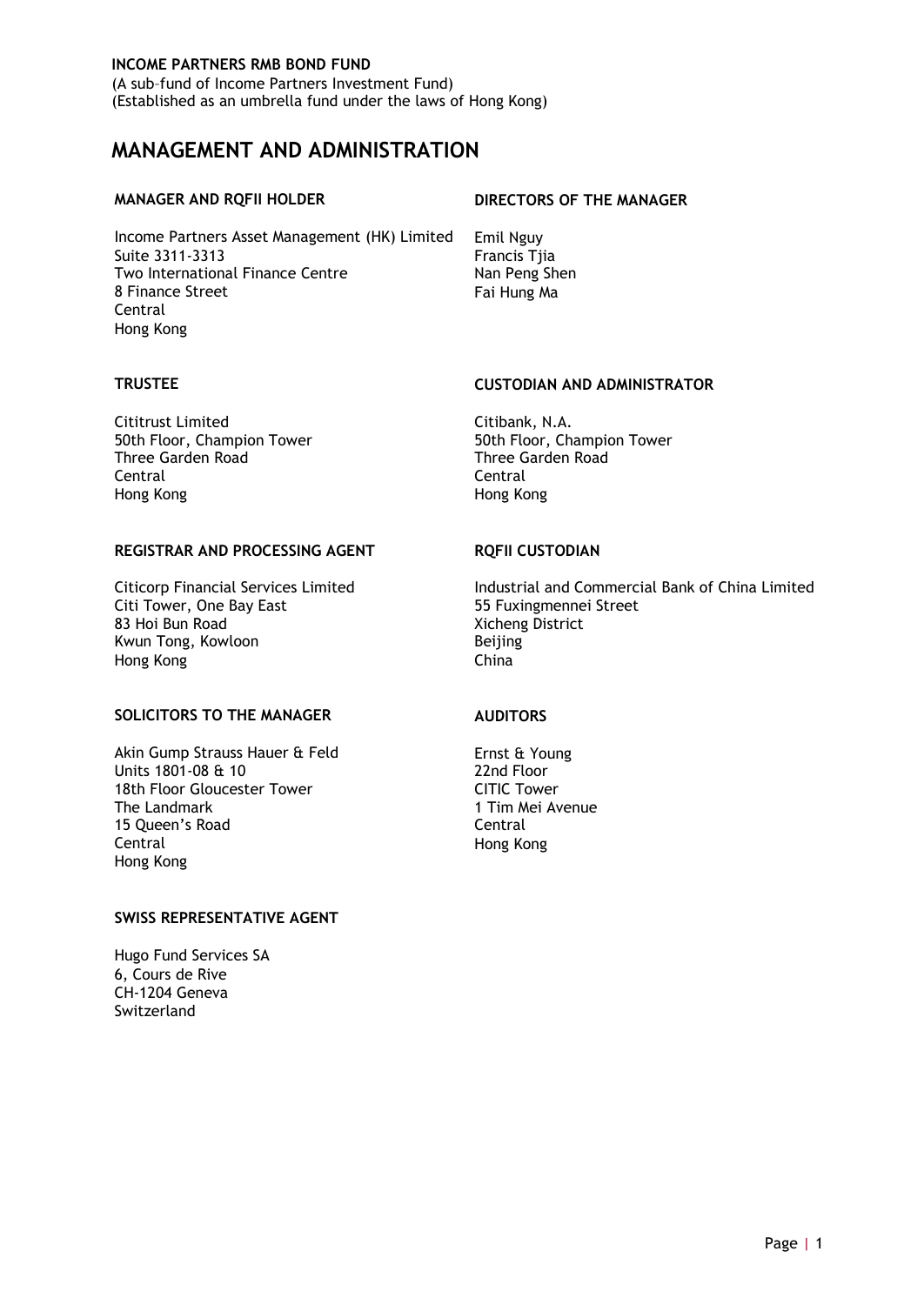(A sub–fund of Income Partners Investment Fund) (Established as an umbrella fund under the laws of Hong Kong)

# <span id="page-4-0"></span>**MANAGER'S REPORT**

#### <span id="page-4-1"></span>**2019 PERFORMANCE OVERVIEW**

For the first six months of 2019, the Income Partners RMB Bond Fund (the "Fund") generated a total return<sup>1</sup> as per below table:

| Income Partners RMB Bond Fund |                          |            |              |                     |                       |                  |
|-------------------------------|--------------------------|------------|--------------|---------------------|-----------------------|------------------|
| <b>Value Date</b>             | <b>Classes of shares</b> | <b>CCY</b> | NAV per unit | <b>YTD % return</b> | <b>Bloomberg Code</b> | <b>ISIN Code</b> |
| 28-Jun-19                     | Class 1A Acc             | <b>USD</b> | 101.92       | 0.00%               | <b>IPRB1AA HK</b>     | HK0000204450     |
| 28-Jun-19                     | Class 1B Acc             | <b>RMB</b> | 104.86       | 0.00%               | <b>IPRB1BA HK</b>     | HK0000204476     |
| 28-Jun-19                     | Class 2A Dis             | <b>USD</b> | 86.69        | 0.01%               | <b>IPRB2AD HK</b>     | HK0000204526     |
| 28-Jun-19                     | Class 2A Acc             | <b>USD</b> | 98.04        | 0.01%               | <b>IPRB2AA HK</b>     | HK0000204534     |
| 28-Jun-19                     | Class 2B Dis             | <b>RMB</b> | 92.35        | 0.00%               | <b>IPRB2BD HK</b>     | HK0000204542     |
| 28-Jun-19                     | Class 2B Acc             | <b>RMB</b> | 108.61       | 0.00%               | <b>IPRB2BA HK</b>     | HK0000204559     |

#### **NOTE:**

**Past performance information presented is not indicative of future performance**

1. Fund launch date: 2 July 2014

2. Share Class launch date : Class 1A Accumulation - 3 September 2018 (prior launch on 15 May 2015 and de-activated as of 4 February 2016); Class 1B Accumulation - 4 June 2015; Class 2A Accumulation and Class 2B Accumulation – 4 July 2014; Class 2A Distribution – 8 July 2014; Class 2B Distribution – 11 July 2014; Class 2C Distribution – 15 June 2018 and de-activated as of 5 March 2019 (fully redeemed); Class 2D Distribution - 1 August 2014 and de-activated as of 6 April 2017 (fully redeemed); Class 2D Accumulation - 9 July 2014 and de-activated as of 11 November 2016 (fully redeemed).

3. Classes 1A and 1B are not authorized by the SFC in Hong Kong and is not available to retail investors in Hong Kong.

4. For Accumulation Class, the computation basis of the performances is based on the calendar month-end for MTD return % and Calendar year-end for YTD return %, NAV-to- NAV. For Distribution classes, the computation basis of the performances is dividend adjusted based on the calendar month-end for MTD return % and calendar year-end for YTD return %, i.e. NAV-to-NAV adjusted for dividend payment (added back). Distribution classes provide monthly dividends, the rate of dividend is however not guaranteed and may be paid out from the Fund's capital.

5. Returns are based on RMB currency. Therefore, USD/HKD/EUR-based investors are therefore exposed to foreign exchange fluctuations.

The Fund paid an annualized 1% dividend yield for Classes 2A and 2B shares

#### <span id="page-4-2"></span>**MARKET OVERVIEW AND OUTLOOK**

The onshore bond market rallied at the beginning of the year with the shorter-tenor bonds outperforming as the PBOC cut the required reserve ratio (RRR) of banks and injected liquidity. This has also increased issuance of credit bonds onshore, with the overall funding environment improving for Chinese corporates.

In China, key data metrics have performed strongly at the beginning of the year as a result of monetary and fiscal easing since mid-last year. The YoY growth rate of China's YTD Fixed Assets Investments, YoY growth rate of Retails sales, and the official Manufacturing PMI have all seen stabilization and improvement since last year.

The performance we have observed in the first quarter has seen a reversal heading into the second quarter, as onshore bonds weakened amid China's Politburo signaling the pushing forward of structural deleveraging following stabilization in the economy from the beginning of the year. Despite seeing stabilization in China economic data onshore bond prices have continued to be affected by other factors, including continued trade war tensions and the rally of developed market government bonds.

<sup>-</sup><sup>1</sup> Adjusted for monthly dividend distributions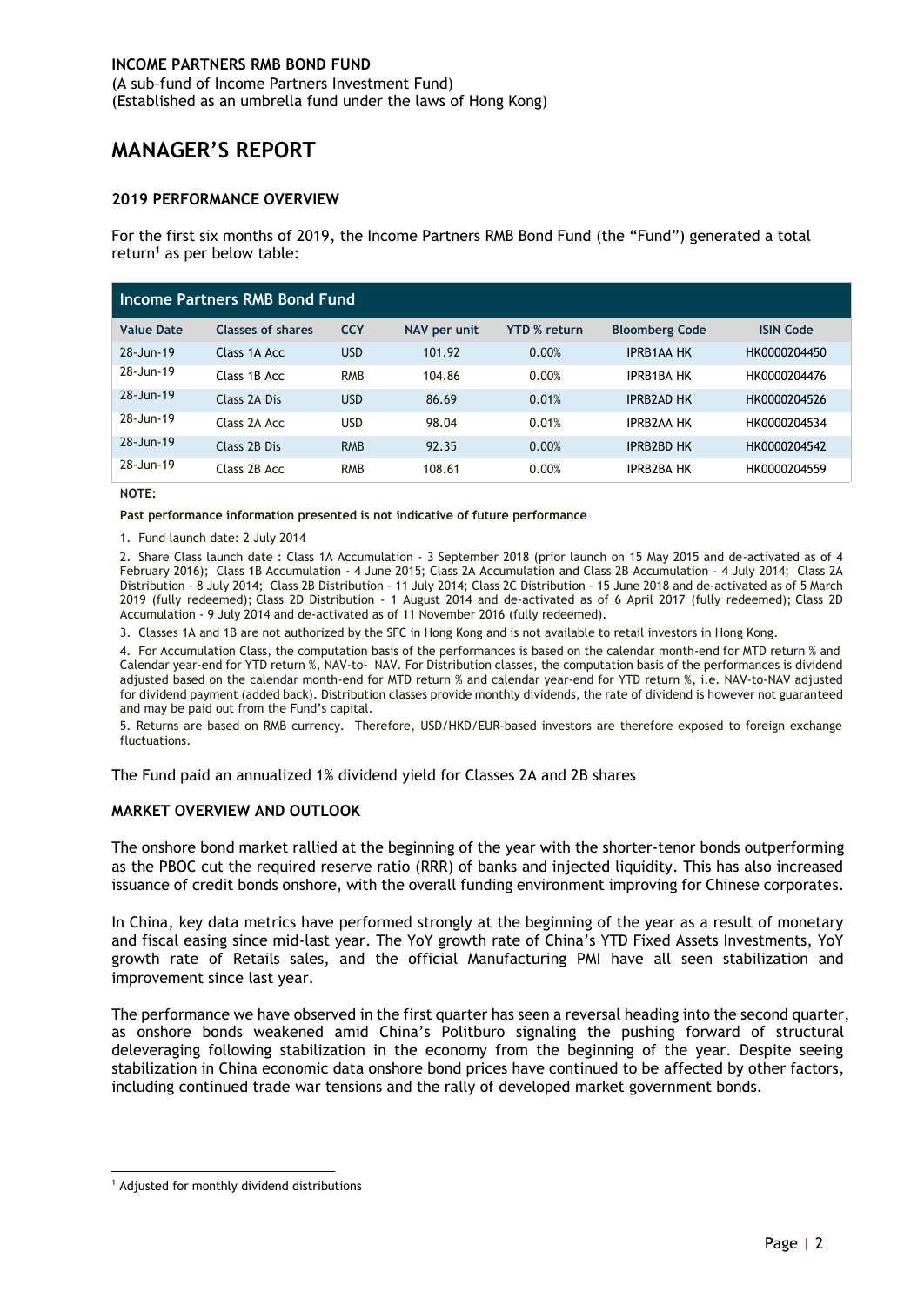(A sub–fund of Income Partners Investment Fund) (Established as an umbrella fund under the laws of Hong Kong)

### <span id="page-5-0"></span>**PORTFOLIO OVERVIEW AS OF 30 JUNE 2019**

| <b>Modified Duration:</b> | Average Credit Rating <sup>1</sup> : | Yield to Maturity (YTM): |
|---------------------------|--------------------------------------|--------------------------|
| 5.2 years                 | A+                                   | 3.2%                     |

| Top 5 Holdings                  | 92.1% |
|---------------------------------|-------|
| China Development Bank          | 23.6% |
| China Government Bond           | 23.3% |
| Export-Import Bank of China/The | 22.3% |
| China National Petroleum Corp   | 19.3% |
| State Grid Corp of China        | 3.6%  |





Total exposures may differ due to rounding. Please note the ratings exposures shown here include some of Income Partners' own implied internal ratings. Where S&P/Moody's/Fitch ratings for bond holdings are not available, Income Partners' internal credit ratings apply.

Source: Income Partners, based on portfolio data of 28 June 2019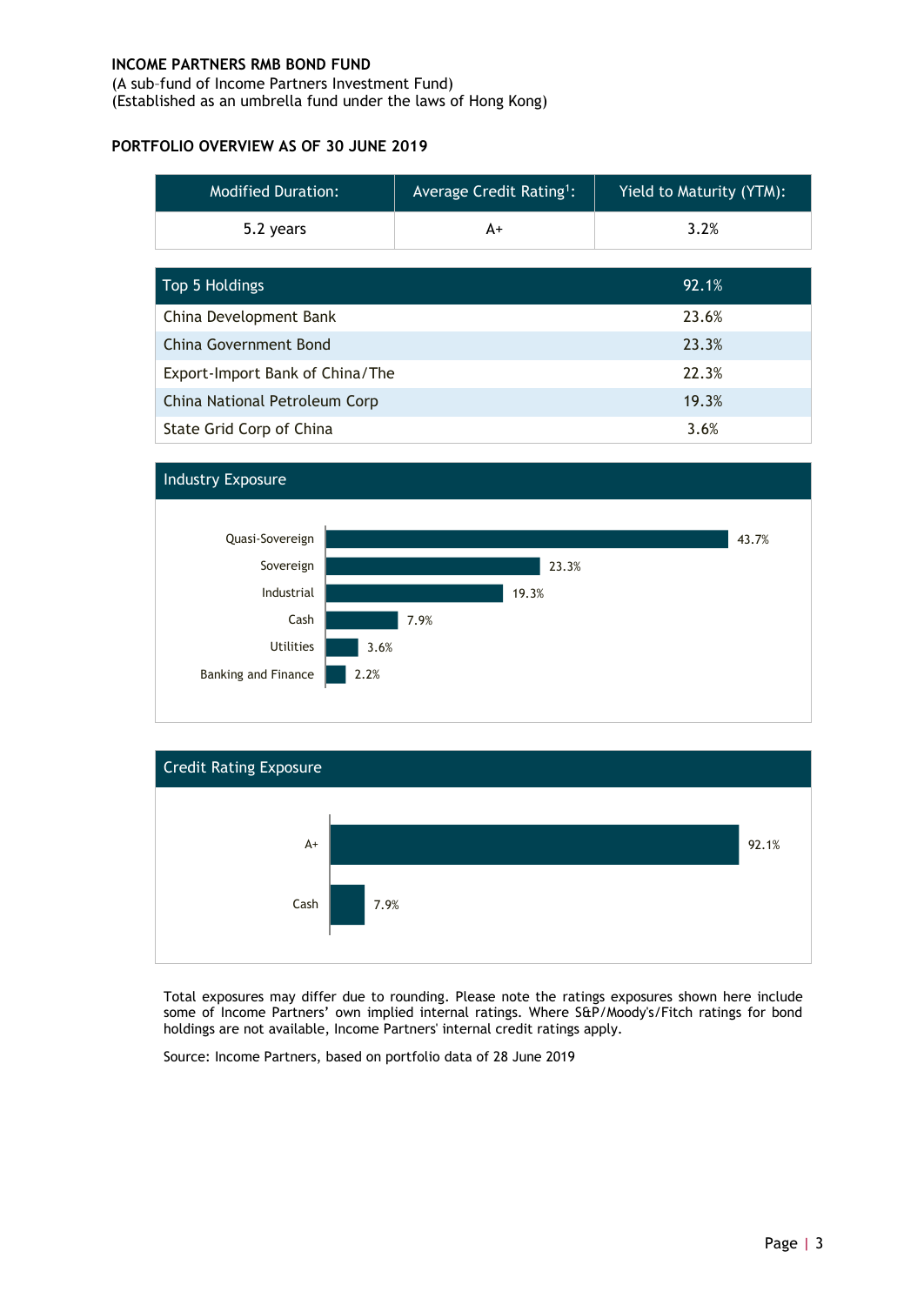(A sub–fund of Income Partners Investment Fund) (Established as an umbrella fund under the laws of Hong Kong)

# <span id="page-6-0"></span>**FINANCIAL STATEMENTS (UNAUDITED)**

### <span id="page-6-1"></span>**STATEMENT OF FINANCIAL POSITION (UNAUDITED)**

#### **As at 30 June 2019**

|                                                                                                                                                                                                                                                                               | As at<br>30 June 2019<br>(unaudited)<br><b>RMB</b>                             | As at<br>31 December 2018<br>(audited)<br><b>RMB</b>                                        |
|-------------------------------------------------------------------------------------------------------------------------------------------------------------------------------------------------------------------------------------------------------------------------------|--------------------------------------------------------------------------------|---------------------------------------------------------------------------------------------|
| <b>Assets</b>                                                                                                                                                                                                                                                                 |                                                                                |                                                                                             |
| Cash and cash equivalents<br>Financial assets at fair value through profit or loss<br>Interest receivable                                                                                                                                                                     | 4,532,454<br>42,108,238<br>766,868                                             | 4,016,151<br>42,814,464<br>1,174,687                                                        |
| Total assets                                                                                                                                                                                                                                                                  | 47,407,560                                                                     | 48,005,302                                                                                  |
| Liabilities                                                                                                                                                                                                                                                                   |                                                                                |                                                                                             |
| Custodian fee payable<br>Redemption payable<br>Trustee fee payable<br>Tax payable<br>Accruals and other payables                                                                                                                                                              | 17,044<br>451,733<br>40,906<br>81,655<br>350,933                               | 17,559<br>42,138<br>81,655<br>271,098                                                       |
| Total liabilities (excluding net assets attributable to<br>unitholders)                                                                                                                                                                                                       | 942,271                                                                        | 412,450                                                                                     |
| Net assets attributable to unitholders                                                                                                                                                                                                                                        | 46,465,289                                                                     | 47,592,852                                                                                  |
| <b>Total liabilities</b>                                                                                                                                                                                                                                                      | 47,407,560                                                                     | 48,005,302                                                                                  |
| NUMBER OF UNITS IN ISSUE                                                                                                                                                                                                                                                      |                                                                                |                                                                                             |
| - Class 1A USD (Accumulation) Units<br>- Class 1B RMB (Accumulation) Units<br>- Class 2A USD (Distribution) Units<br>- Class 2A USD (Accumulation) Units<br>- Class 2B RMB (Distribution) Units<br>- Class 2B RMB (Accumulation) Units<br>- Class 2C HKD (Distribution) Units | 20,000.000<br>2,000.000<br>3,188.774<br>2,179.315<br>20,019.540<br>249,541.787 | 20,000.000<br>2,000.000<br>3,180.558<br>2,179.315<br>26,818.268<br>251,919.807<br>3,045.861 |
| NET ASSETS ATTRIBUTABLE TO UNITHOLDERS PER UNIT                                                                                                                                                                                                                               |                                                                                |                                                                                             |
| - Class 1A USD (Accumulation) Units<br>- Class 1B RMB (Accumulation) Units<br>- Class 2A USD (Distribution) Units<br>- Class 2A USD (Accumulation) Units<br>- Class 2B RMB (Distribution) Units<br>- Class 2B RMB (Accumulation) Units<br>- Class 2C HKD (Distribution) Units | 699.60<br>104.68<br>595.01<br>672.91<br>92.18<br>108.42                        | 703.65<br>104.41<br>597.75<br>668.42<br>92.61<br>108.04<br>83.01                            |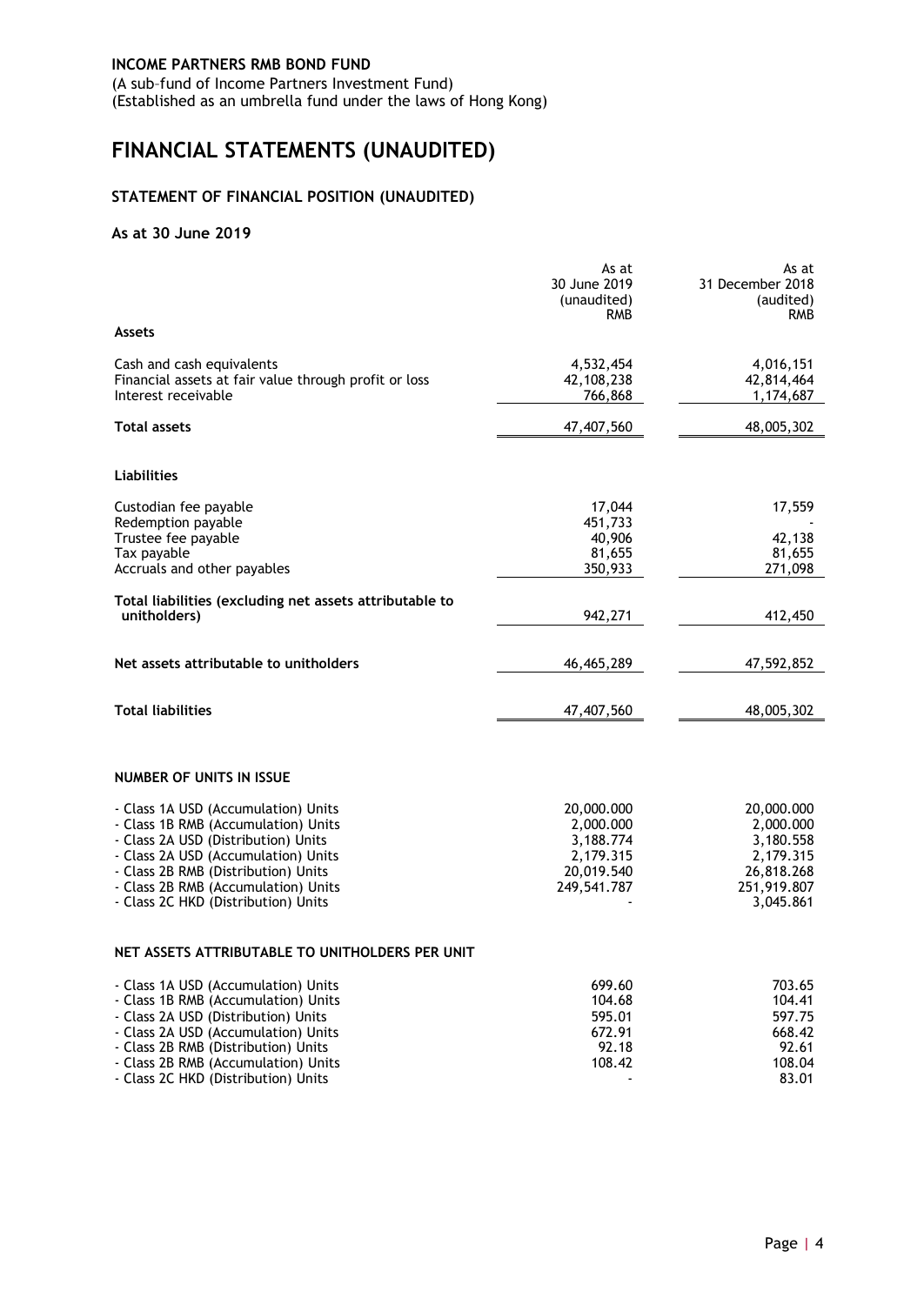(A sub–fund of Income Partners Investment Fund)

(Established as an umbrella fund under the laws of Hong Kong)

# <span id="page-7-0"></span>**STATEMENT OF DISTRIBUTION (UNAUDITED)**

#### **For the six months ended 30 June 2019**

|                                                                                       | For the six<br>months ended<br>30 June 2019<br>(Unaudited)<br><b>RMB</b> | For the six<br>months ended<br>30 June 2018<br>(Unaudited)<br><b>RMB</b> |
|---------------------------------------------------------------------------------------|--------------------------------------------------------------------------|--------------------------------------------------------------------------|
| Undistributed income at 1 January                                                     | 15,351,940                                                               | 15,774,763                                                               |
| Increase in net assets attributable to unitholders during the period                  | 3,457                                                                    | 386,879                                                                  |
| Distribution to unitholders                                                           | 33,631                                                                   | 80,428                                                                   |
| Unrealised losses/(gains) on financial assets at fair value through<br>profit or loss | 516,606                                                                  | (875, 855)                                                               |
| Undistributed income before distribution                                              | 15,905,634                                                               | 15,366,215                                                               |
| Monthly distribution declared on 2 January 2018 of USD0.08<br>per unit for Class 2A   |                                                                          | (1,629)                                                                  |
| Monthly distribution declared on 2 January 2018 of RMB0.25                            |                                                                          |                                                                          |
| per unit for Class 2B<br>Monthly distribution declared on 1 February 2018 of USD0.30  |                                                                          | (6, 705)                                                                 |
| per unit for Class 2A                                                                 |                                                                          | (5,939)                                                                  |
| Monthly distribution declared on 1 February 2018 of RMB0.31<br>per unit for Class 2B  |                                                                          | (8, 314)                                                                 |
| Monthly distribution declared on 1 March 2018 of USD0.30                              |                                                                          |                                                                          |
| per unit for Class 2A<br>Monthly distribution declared on 1 March 2018 of RMB0.31     |                                                                          | (5,992)                                                                  |
| per unit for Class 2B                                                                 |                                                                          | (8, 314)                                                                 |
| Monthly distribution declared on 3 April 2018 of USD0.31<br>per unit for Class 2A     |                                                                          | (6, 121)                                                                 |
| Monthly distribution declared on 3 April 2018 of RMB0.31                              |                                                                          |                                                                          |
| per unit for Class 2B<br>Monthly distribution declared on 2 May 2018 of USD0.31       |                                                                          | (8, 314)                                                                 |
| per unit for Class 2A                                                                 |                                                                          | (6, 207)                                                                 |
| Monthly distribution declared on 2 May 2018 of RMB0.31                                |                                                                          |                                                                          |
| per unit for Class 2B<br>Monthly distribution declared on 1 June 2018 of USD0.31      |                                                                          | (8, 314)                                                                 |
| per unit for Class 2A                                                                 |                                                                          | (6, 265)                                                                 |
| Monthly distribution declared on 1 June 2018 of RMB0.31<br>per unit for Class 2B      |                                                                          | (8, 314)                                                                 |
| Monthly distribution declared on 2 January 2019 of USD0.30                            |                                                                          |                                                                          |
| per unit for Class 2A<br>Monthly distribution declared on 2 January 2019 of CNH0.30   | (6, 553)                                                                 |                                                                          |
| per unit for Class 2B                                                                 | (8,045)                                                                  |                                                                          |
| Monthly distribution declared on 2 January 2019 of HKD0.30                            |                                                                          |                                                                          |
| per unit for Class 2CH<br>Monthly distribution declared on 1 February 2019 of USD0.07 | (801)                                                                    |                                                                          |
| per unit for Class 2A                                                                 | (1, 503)                                                                 |                                                                          |
| Monthly distribution declared on 1 February 2019 of CNH0.08<br>per unit for Class 2B  | (2, 145)                                                                 |                                                                          |
| Monthly distribution declared on 1 February 2019 of HKD0.08                           |                                                                          |                                                                          |
| per unit for Class 2CH<br>Monthly distribution declared on 1 March 2019 of USD0.07    | (209)                                                                    |                                                                          |
| per unit for Class 2A                                                                 | (1, 496)                                                                 |                                                                          |
| Monthly distribution declared on 1 March 2019 of CNH0.08                              |                                                                          |                                                                          |
| per unit for Class 2B<br>Monthly distribution declared on 1 March 2019 of HKD0.08     | (2, 146)                                                                 |                                                                          |
| per unit for Class 2CH                                                                | (208)                                                                    |                                                                          |
| Monthly distribution declared on 1 April 2019 of USD0.07<br>per unit for Class 2A     | (1, 499)                                                                 |                                                                          |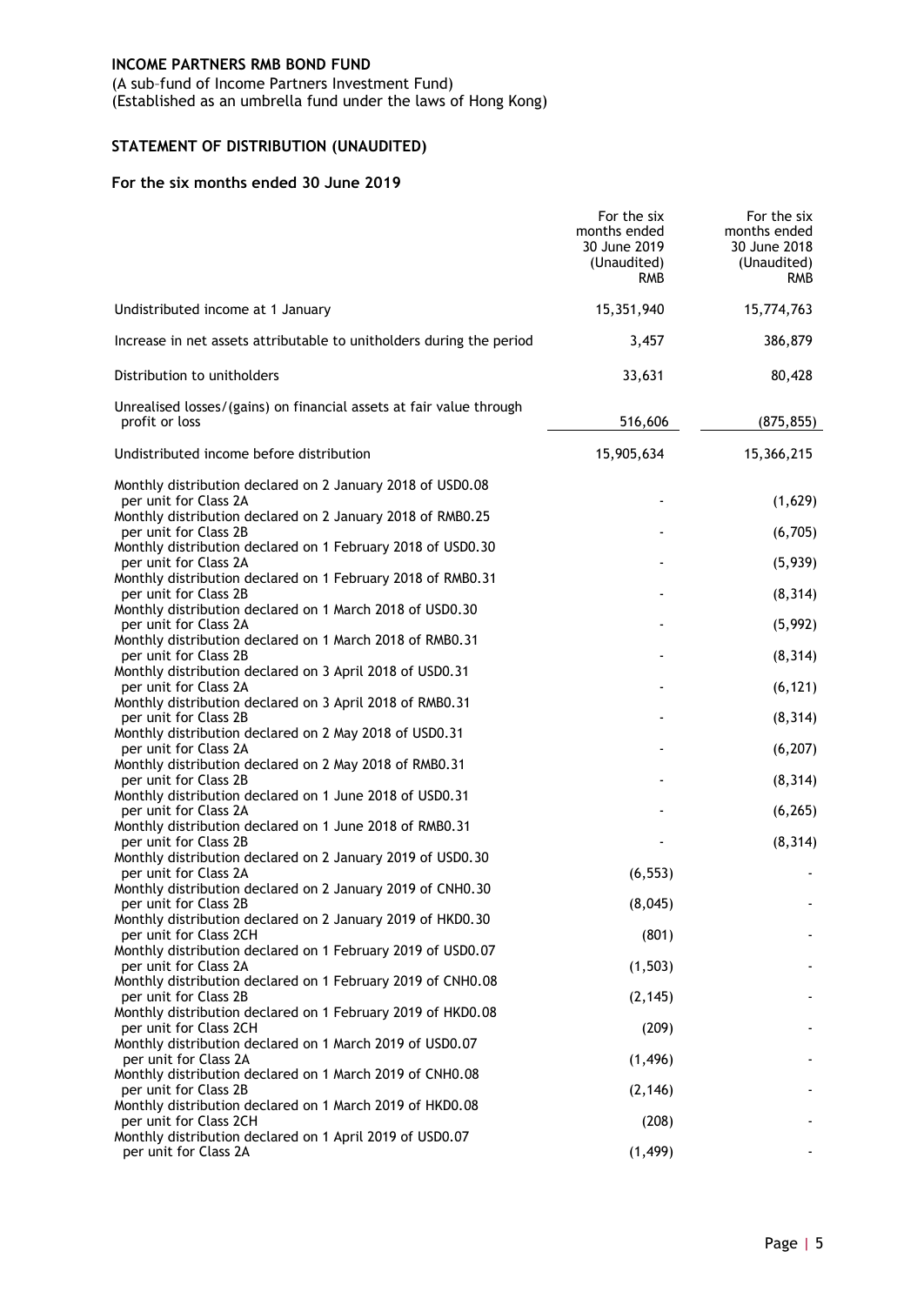(A sub–fund of Income Partners Investment Fund) (Established as an umbrella fund under the laws of Hong Kong)

#### **STATEMENT OF DISTRIBUTION (UNAUDITED) (CONTINUED)**

#### **For the six months ended 30 June 2019**

|                                                                                  | For the six<br>months ended<br>30 June 2019<br>(Unaudited)<br><b>RMB</b> | For the six<br>months ended<br>30 June 2018<br>(Unaudited)<br><b>RMB</b> |
|----------------------------------------------------------------------------------|--------------------------------------------------------------------------|--------------------------------------------------------------------------|
| Monthly distribution declared on 1 April 2019 of CNH0.08                         |                                                                          |                                                                          |
| per unit for Class 2B                                                            | (1,993)                                                                  |                                                                          |
| Monthly distribution declared on 1 May 2019 of USD0.07<br>per unit for Class 2A  | (1, 501)                                                                 |                                                                          |
| Monthly distribution declared on 1 May 2019 of CNH0.08                           |                                                                          |                                                                          |
| per unit for Class 2B                                                            | (1,993)                                                                  |                                                                          |
| Monthly distribution declared on 3 June 2019 of USD0.07                          |                                                                          |                                                                          |
| per unit for Class 2A                                                            | (1, 546)                                                                 |                                                                          |
| Monthly distribution declared on 3 June 2019 of CNH0.08<br>per unit for Class 2B | (1,993)                                                                  |                                                                          |
| Undistributed income at 30 June                                                  | 15,872,003                                                               | 15,285,787                                                               |

The amount available for distribution is the total net amount receivable by the Sub-Fund in respect of the relevant period ("Total Income") minus any expenses chargeable against income, subject to adjustments made in accordance with the Trust Deed. Total Income would include amount receivable by way of interests (e.g. generated from bank deposits and debt securities), or other receipts as determined by the Manager to be in the nature of income. Unrealised capital gains or losses do not form part of Total Income and therefore would not impact on the amounts available for distribution.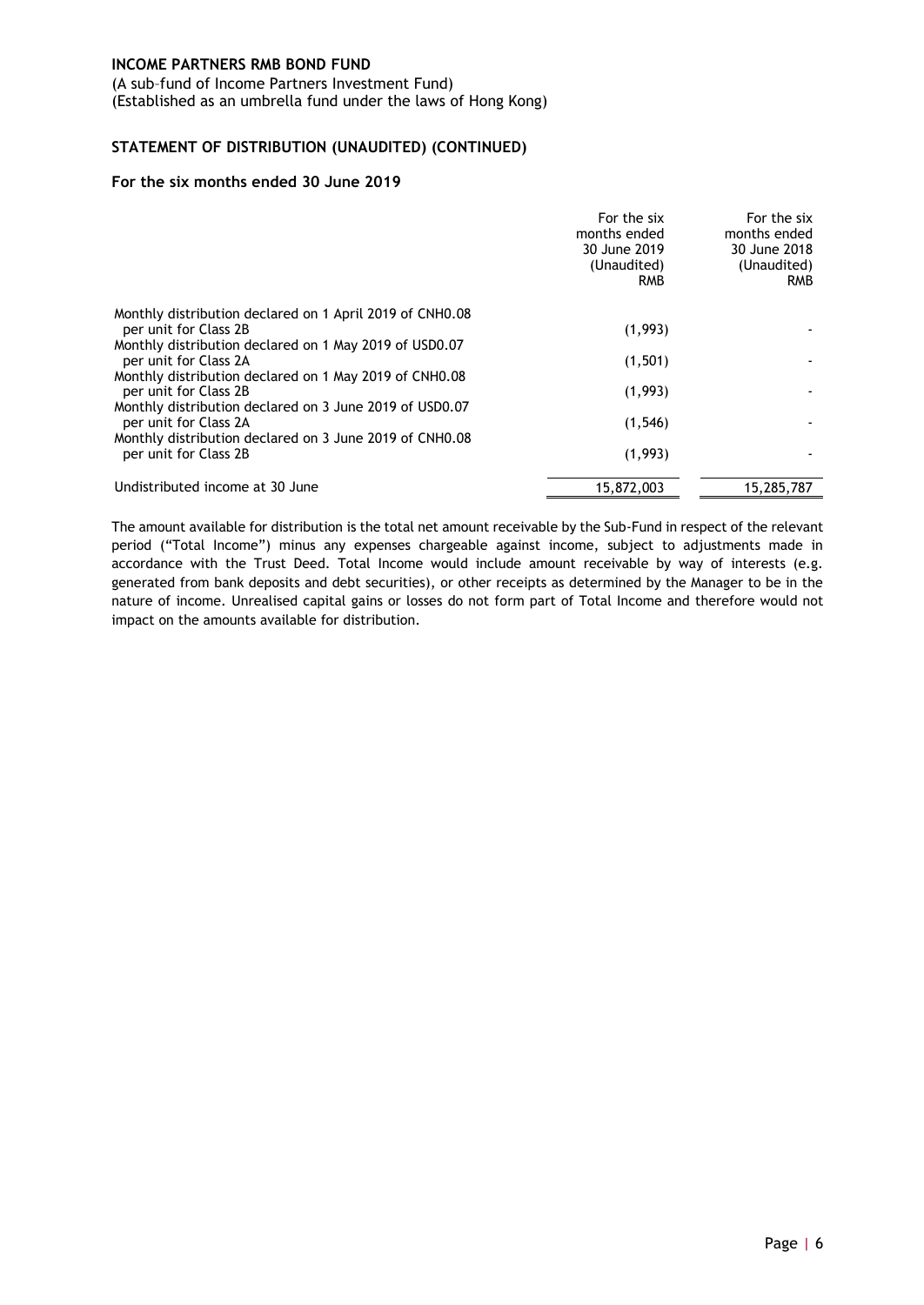(A sub–fund of Income Partners Investment Fund) (Established as an umbrella fund under the laws of Hong Kong)

#### <span id="page-9-0"></span>**NOTES TO THE FINANCIAL STATEMENTS (UNAUDITED)**

#### **For the six months ended 30 June 2019**

#### **1 Transactions with the Manager and its connected persons**

Connected persons of the Manager are those as defined in the SFC Code. All transactions entered into during the period between the Sub-Fund and the Manager and its connected persons were carried out in the normal course of business and on normal commercial terms. To the best of the Manager's knowledge, the Sub-Fund does not have any other transactions with connected persons except for what is disclosed below.

#### **(a) Management fees**

For the period ended 30 June 2018, the Manager is entitled to receive a management fee from the Sub-Fund, 0.75% per annum (with maximum of 1.5%) for Class 1 units, and at a rate of 1.25% per annum (with maximum of 1.5%) for Class 2 and 3 units with respect to the net asset value of the Sub-Fund calculated and accrued and payable monthly in arrears.

As at 1 August 2018, the Manager waived the management fee with effect from 1 August 2018 until further notice. Total management fees for the six months ended 30 June 2019 amounted to RMB nil (30 June 2018: RMB219,292), with RMB nil (30 June 2018: RMB33,721) remaining payable as at 30 June 2019.

#### **(b) Trustee fee**

For the period ended 30 June 2019, the Trustee is entitled to receive a trustee fee from the Sub-Fund based on a percentage of the net asset value of the Sub-Fund. For first US\$250 million of the net asset value of the Sub-Fund, 0.10% per annum will be payable, and for the remaining balance of the net asset value of the Sub-Fund, 0.08% per annum will be payable, subject to a minimum monthly fee of US\$6,000. The fees are accrued and payable monthly in arrears.

Administration fee for the above fund administration services form part of the trustee fee mentioned above.

Total trustee fee/administration fee for the six months ended 30 June 2019 amounted to RMB243,077 (30 June 2018: RMB226,849), with RMB40,906 (30 June 2018: RMB38,288) remaining payable as at 30 June 2019.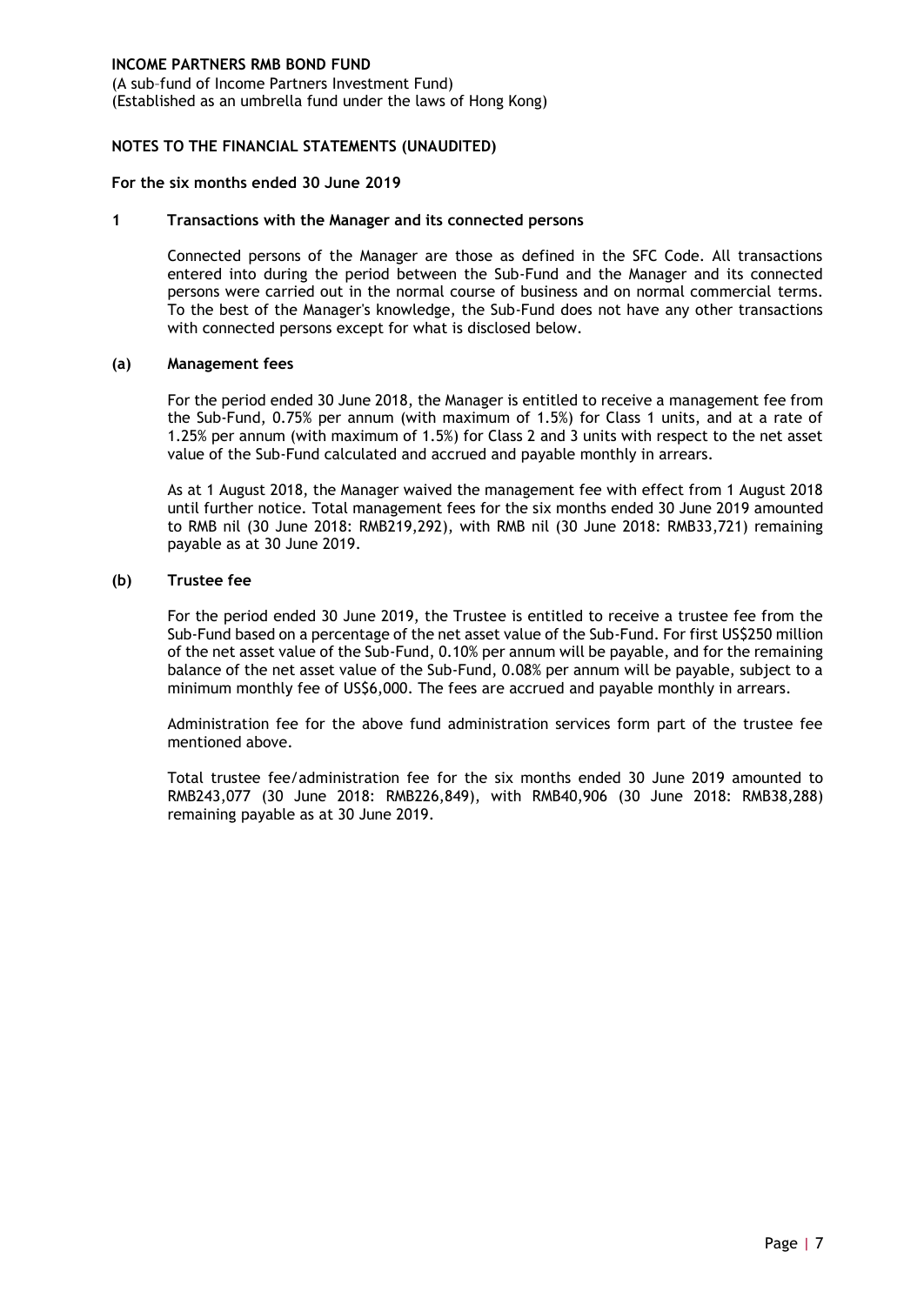(A sub–fund of Income Partners Investment Fund) (Established as an umbrella fund under the laws of Hong Kong)

#### **NOTES TO THE FINANCIAL STATEMENTS (UNAUDITED) (CONTINUED)**

#### **For the six months ended 30 June 2019**

#### **1 Transactions with the Manager and its connected persons (Continued)**

#### **(c) Custodian fee**

Pursuant to the Fund Administration Services Agreement between the Manager, the Trustee and Citibank, N.A. (the "Custodian"), the Trustee separately acting as a fund administrator has agreed to procure financial, accounting, administrative and other services to the Sub-Fund and has appointed the Custodian to provide these services.

Under the Trust deed, Citicorp Financial Services Limited is the transfer agent of the Fund.

The Trustee has appointed Citibank, N.A. ("Citibank"), acting through its Hong Kong Branch, to act as the Custodian of the Sub-Fund's assets.

The Custodian and registrar fee are also entitled to fees payable out of the assets of the Sub-Fund, such fees being at rates agreed between the Manager, the Trustee and the Custodian or the Registrar (as the case may be) from time to time. The custodian's and the Registrar fees will be accrued daily and payable on a monthly basis.

Total custodian fee and registrar fee for the six months ended 30 June 2019 amounted to RMB121,538 (30 June 2018: RMB113,424), with RMB20,453 (30 June 2018: RMB19,144) remaining payable as at 30 June 2019.

Total custodian fee for the six months ended 30 June 2019 amounted to RMB101,282 (30 June 2018: RMB94,520), with RMB17,044 (30 June 2018: RMB15,953) remaining payable as at 30 June 2019.

Total registrar fee for the six months ended 30 June 2019 amounted to RMB20,256 (30 June 2018: RMB18,904), with RMB3,409 (30 June 2018: RMB3,191) remaining payable as at 30 June 2019.

Total financial statement preparation fee for the six months ended 30 June 2019 amounted to RMB33,718 (30 June 2018: RMB30,846), with RMB66,821 (30 June 2018: RMB65,334) remaining payable as at 30 June 2019.

#### **(d) Bank deposits held by the Trustee's affiliates**

As at 30 June 2019, the Sub-Fund placed bank deposits amounted to RMB1,347,453 (31 December 2018: RMB1,016,168) with Citibank N.A., Hong Kong branch, a related company of the Trustee and Register. Bank interest income amounted to RMB8,298 for the period ended 30 June 2019 (30 June 2018: RMB3,076) has been earned by the Sub-Fund.

#### **(e) Cross Trade**

During the period ended 30 June 2019 and 30 June 2018, there were no investment holdings which were bought from or sold to other funds also managed by the Manager of the Sub-Fund.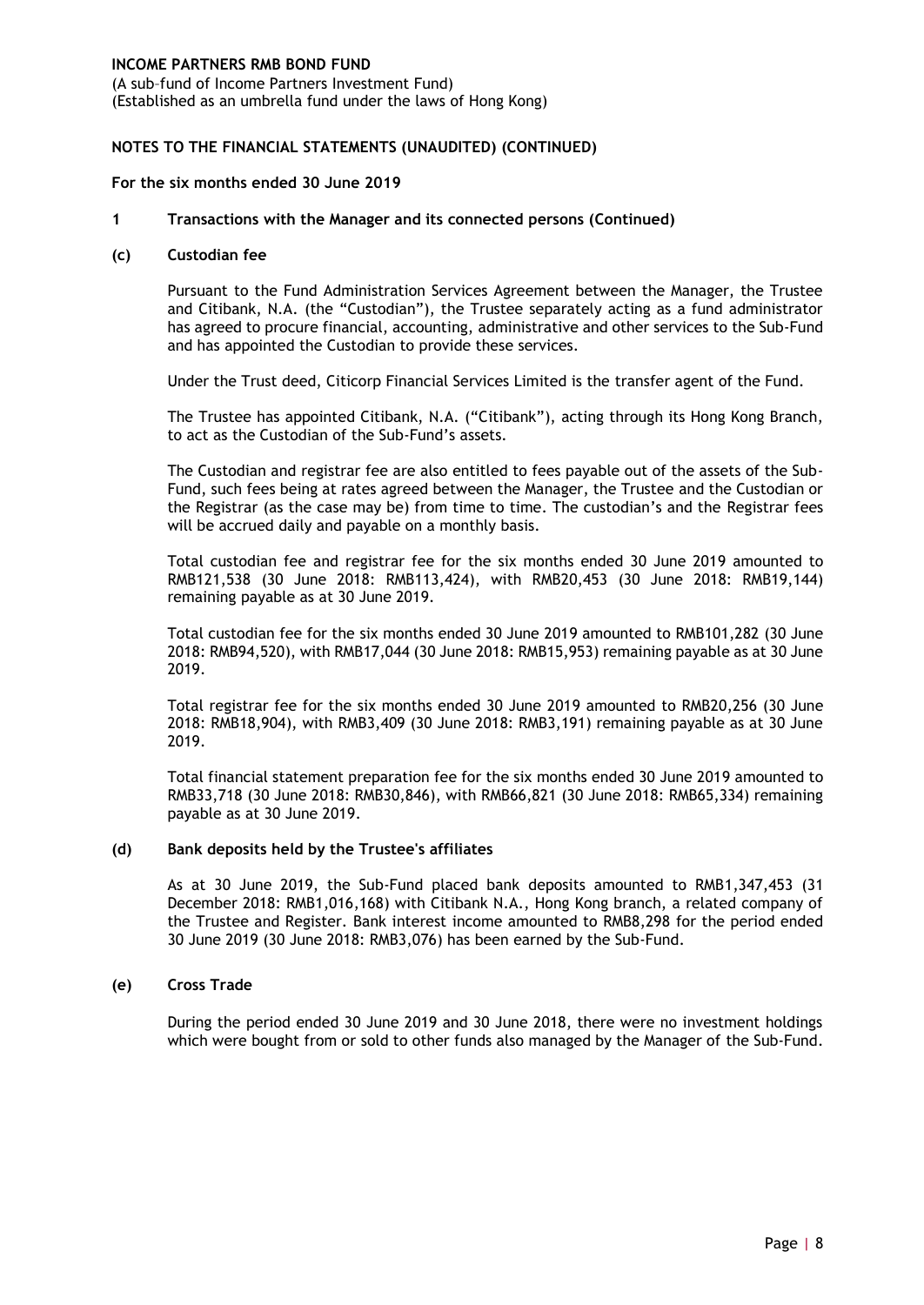(A sub–fund of Income Partners Investment Fund) (Established as an umbrella fund under the laws of Hong Kong)

#### **NOTES TO THE FINANCIAL STATEMENTS (UNAUDITED) (CONTINUED)**

#### **For the six months ended 30 June 2019**

#### **1 Transactions with the Manager and its connected persons (Continued)**

#### **(f) Holdings in the Sub-Fund**

The Sub-Fund allows the Manager, its connected persons and other funds managed by the Manager to subscribe for, and redeem, units in the Sub-Fund. The holdings in the Sub-Fund by the Manager and its connected persons as at 30 June 2019 and 30 June 2018 were as follows:

Units held by Income Partners Renminbi Investment Grade Bond Fund, a fund managed by the Manager:

#### **As at 30 June 2019**

|                             | As at<br>1 January<br>2019<br><b>Units</b> | Subscribed<br>during the<br>period<br>Units        | Redeemed<br>during the<br>period<br><b>Units</b> | As at<br>30 June<br>2019<br><b>Units</b> |
|-----------------------------|--------------------------------------------|----------------------------------------------------|--------------------------------------------------|------------------------------------------|
| Class 2B RMB (Accumulation) |                                            | 234,816                                            |                                                  | 234,816                                  |
| As at 30 June 2018          |                                            |                                                    |                                                  |                                          |
|                             | As at<br>1 January<br>2018<br><b>Units</b> | Subscribed<br>during the<br>period<br><b>Units</b> | Redeemed<br>during the<br>period<br><b>Units</b> | As at<br>30 June<br>2018<br><b>Units</b> |
| Class 2B RMB (Accumulation) |                                            |                                                    |                                                  |                                          |

Units held by Income Partners Managed Volatility High Yield Bond Fund, a fund managed by the Manager:

#### **As at 30 June 2019**

|                             | As at<br>1 January | Subscribed<br>during the | Redeemed<br>during the | As at<br>30 June |
|-----------------------------|--------------------|--------------------------|------------------------|------------------|
|                             | 2019               | period                   | period                 | 2019             |
|                             | <b>Units</b>       | Units                    | Units                  | <b>Units</b>     |
| Class 2B RMB (Accumulation) | 234,816            | ٠                        | (234, 816)             | $\sim$           |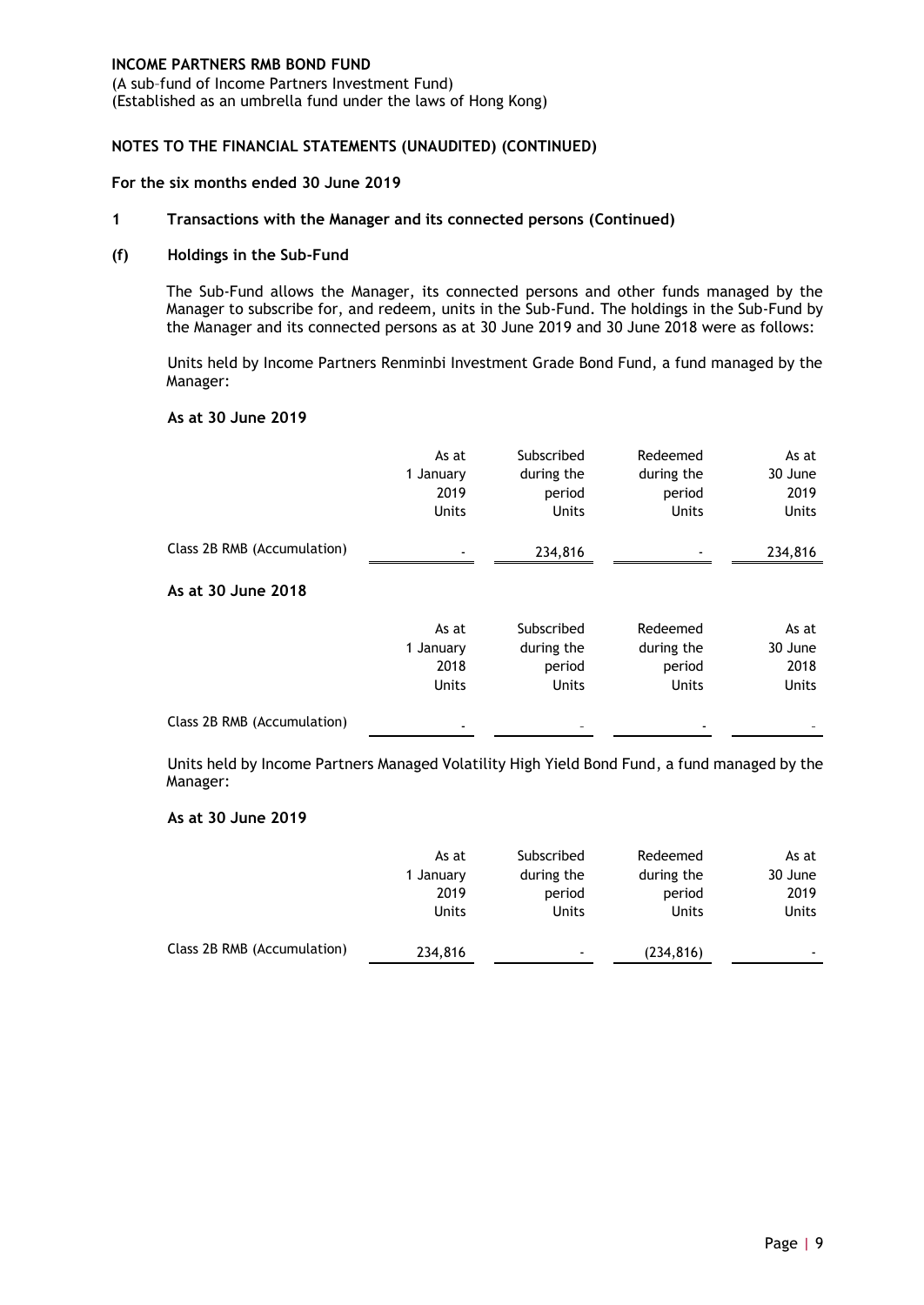(A sub–fund of Income Partners Investment Fund) (Established as an umbrella fund under the laws of Hong Kong)

#### **NOTES TO THE FINANCIAL STATEMENTS (UNAUDITED) (CONTINUED)**

#### **For the six months ended 30 June 2019**

#### **1 Transactions with the Manager and its connected persons (Continued)**

#### **(f) Holdings in the Sub-Fund (Continued)**

**As at 30 June 2018**

|                             | As at        | Subscribed | Redeemed   | As at        |
|-----------------------------|--------------|------------|------------|--------------|
|                             | 1 January    | during the | during the | 30 June      |
|                             | 2018         | period     | period     | 2018         |
|                             | <b>Units</b> | Units      | Units      | <b>Units</b> |
| Class 2B RMB (Accumulation) | 234,816      | ۰          | ۰.         | 234,816      |

All transactions entered into during the period between the Sub-Fund and the Manager and its connected persons were carried out in the normal course of business and on normal commercial terms.

#### **2 Soft commission arrangements**

The Manager and/or any of its connected person reserves the right to effect transactions by or through the agency of another person with whom the Manager and/or any of its connected person has an arrangement under which that party will from time to time provide to or procure for the Manager and/or any of its connected person goods or services for which no direct payment is made but instead the Manager and/or any of its connected person undertakes to place business with that party. The Manager shall procure that no such arrangements are entered into unless the goods and services to be provided pursuant thereto are of demonstrable benefit to the unitholders (taken as a body and in their capacity as such) whether by assisting the Manager in its ability to manage the relevant Sub-Fund or otherwise and the transaction execution is consistent with best execution standards and brokerage rates are not in excess of customary institutional full-service brokerage rates. Such goods and services may include research and advisory services, economic and political analysis, portfolio analysis including valuation and performance measurement, market analysis, data and quotation services, computer hardware and software incidental to the above goods and services, clearing and custodian services and investment-related publications. For the avoidance of doubt, such goods and services do not include travel, accommodation, entertainment, general administrative goods or services, general office equipment or premises, membership fees, employee salaries or direct money payments.

Since the inception of the Sub-Fund, the Manager had not participated in any soft dollar arrangements in respect of any transactions for the accounts of the Sub-Fund.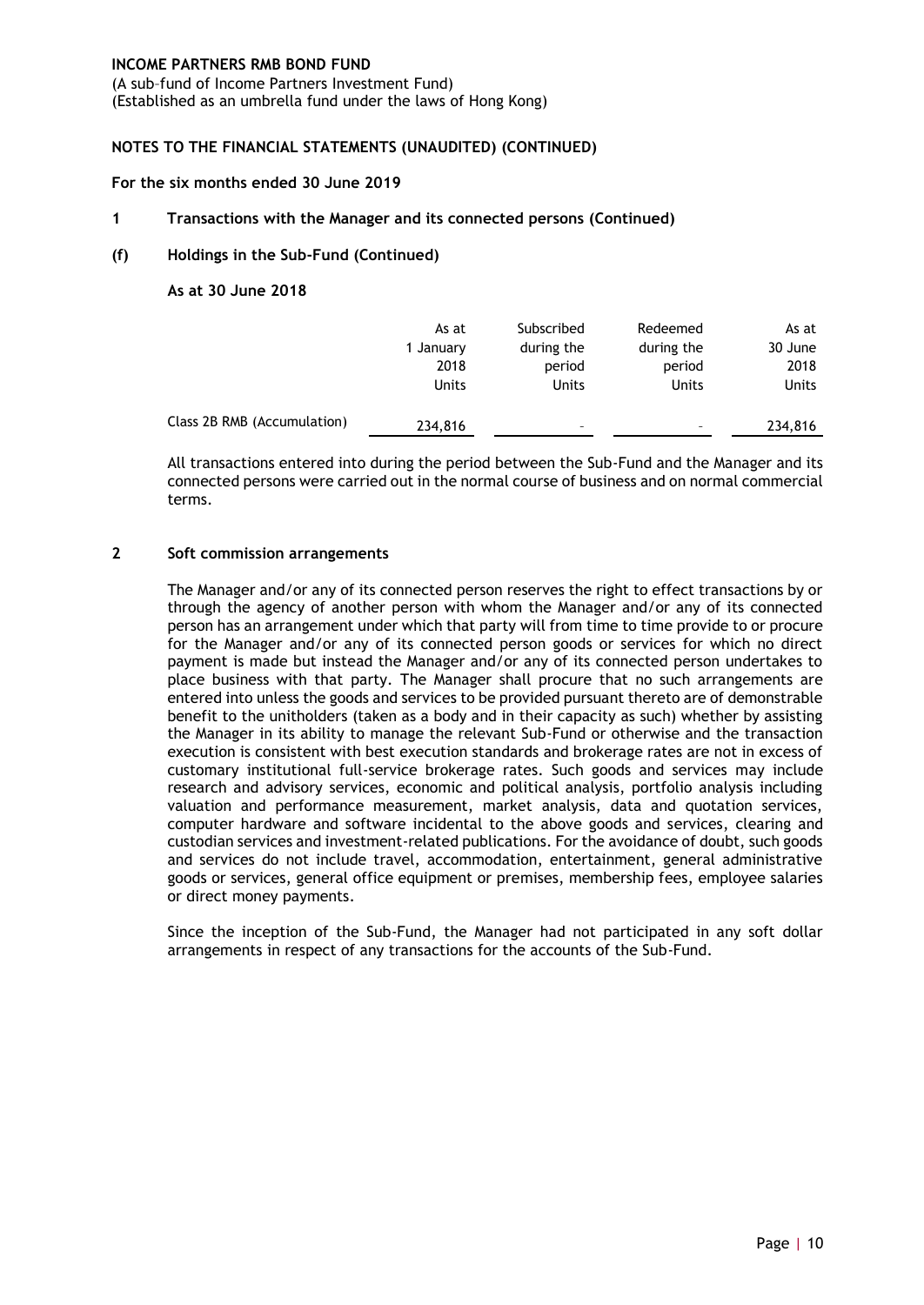(A sub–fund of Income Partners Investment Fund) (Established as an umbrella fund under the laws of Hong Kong)

# <span id="page-13-0"></span>**INVESTMENT PORTFOLIO (UNAUDITED)**

#### **As at 30 June 2019**

|  |  |  | QUOTED DEBT SECURITIES (90.62%) |  |  |
|--|--|--|---------------------------------|--|--|
|--|--|--|---------------------------------|--|--|

|                                              | Holding/      | Fair value | % of net |
|----------------------------------------------|---------------|------------|----------|
|                                              | nominal value | <b>RMB</b> | assets   |
| Denominated in RMB (90.62%)                  |               |            |          |
| China (90.62%)                               |               |            |          |
| China Dev Bank SDBC 3.48 01/08/29            | 10,000,000    | 9,794,640  | 21.08    |
| China Dev Bank SDBC 3.91 04/06/22            | 1,000,000     | 1,020,485  | 2.20     |
| China Govt Bond CGB 2.31 01/17/20            | 3,000,000     | 3,002,418  | 6.46     |
| China Govt Bond CGB 3.27 08/22/46            | 4,000,000     | 3,677,396  | 7.91     |
| China Govt Bond CGB 3.40 04/17/23            | 3,000,000     | 3,030,077  | 6.52     |
| China Govt Bond CGB 4.26 07/31/21            | 1,000,000     | 1,027,993  | 2.21     |
| China Natl Petro CNPCCH 5 00 2/22/27         | 8,330,000     | 8,829,050  | 19.00    |
| Exp-Imp Bk China EXIMCH 3.74 09/25/21        | 10,000,000    | 10,113,820 | 21.77    |
| State Grid Corp Of China 4.80 11/20/19       | 1,600,000     | 1,612,359  | 3.47     |
| Total quoted debt securities                 |               | 42,108,238 | 90.62    |
| TOTAL NET ASSETS                             |               |            |          |
| Total debt securities (Cost: RMB 40,980,344) |               | 42,108,238 | 90.62    |
| Cash and cash equivalents                    |               | 4,532,454  | 10.00    |
|                                              |               | 46,640,692 | 100.62   |
| Other net liabilities                        |               | (175, 403) | (0.62)   |
| Total net assets                             |               | 46,465,289 | 100.00   |
| Total investment, at cost                    |               | 40,980,344 |          |